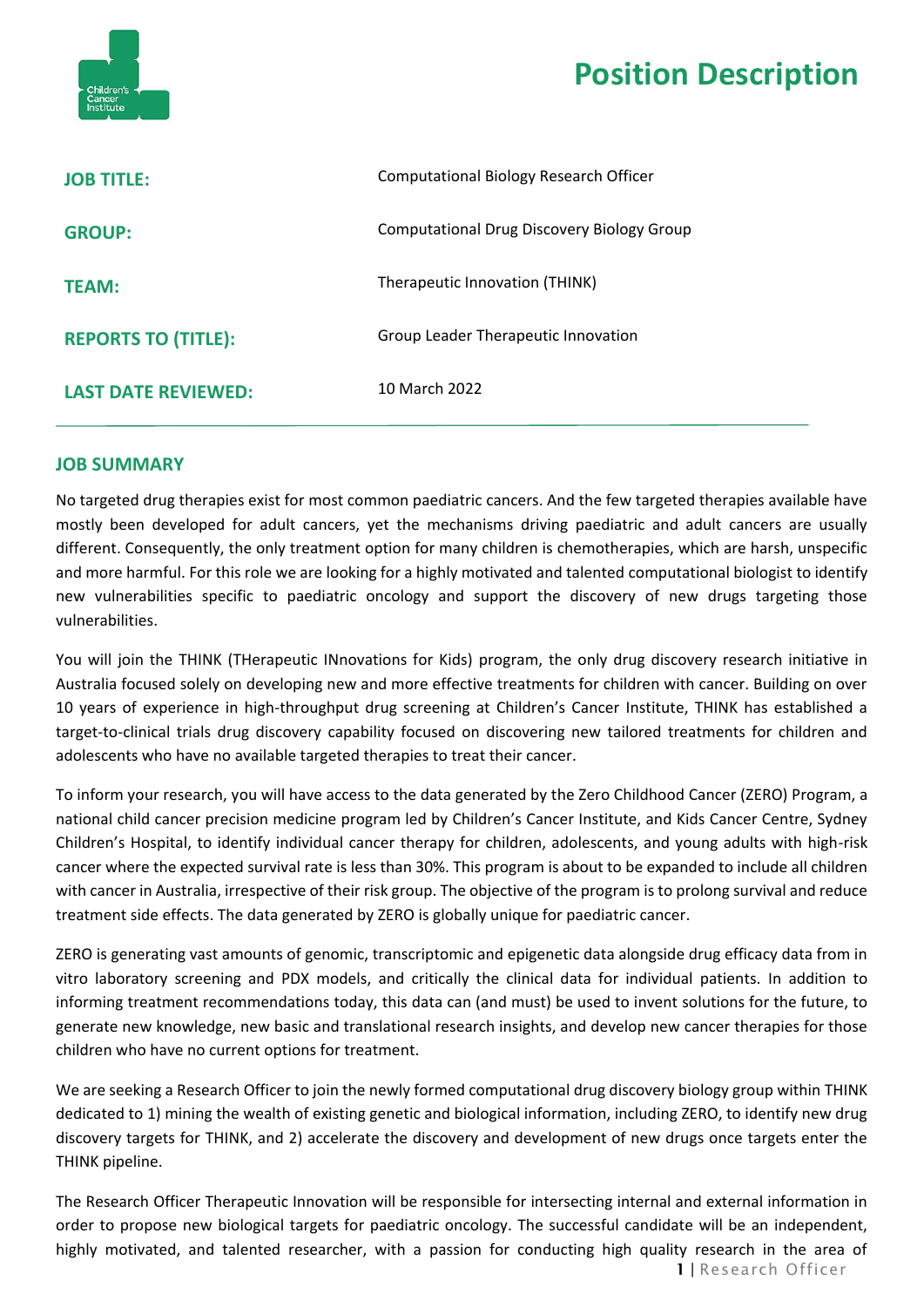# **Position Description**



computational biology applied to therapeutic innovation in paediatric oncology. This discovery research project will predominantly develop methods to identify and highlight under- or unexplored dependencies in paediatric oncology. This will be achieved by mining data from preclinical functional genomics screens (e.g., paediatric dependency map, or internal) with primary clinical characterisation from ZERO. They will work closely with other members of the Drug Discovery, Translational Biology and Computational Biology Groups to support the development, and delivery of a target identification platform aimed at building capacity, knowledge, and expertise across institute research staff in computational drug discovery.

# **PRIMARY TASKS / RESPONSIBILITIES**

## *In fulfilling the core strategic objectives of the group, the role will be engaged in the following duties and responsibilities:*

- Leverage high dimensional data to propose new targets or treatments specific to paediatric oncology
- Develop cutting-edge bioinformatics and AI methods to advance drug discovery. In particular:
	- $\circ$  Working closely with the Translational Biology group using Cas13 functional screening to validate and explain novel vulnerabilities
	- o Working with the Drug Discovery group to interpret and maximize Compound Screening (HTS, HCS, etc…) results
	- o Proposing novel approaches to leverage existing datasets for the purpose of target identification or compound repurposing
- Discover and validate biomarkers of response to targeted perturbations specific to paediatric indications.
- Staying abreast on advances in genomics and next generation sequencing technology in general, maintaining knowledge about drug discovery and translational biology.
- Develop and apply tools to combine biological data sets with 'omic and perturbation data sets to better integrate, manipulate, and interpret a child's multi-'omics tumour profile and vulnerabilities (genome, transcriptome, biology)
- Be motivated to seek academic career progression opportunities through driving manuscript writing, grant writing and presenting research and conferences.
- Support the Computational Drug Discovery Biology group / Therapeutic Innovation and collaborators with paper writing, and grant writing
- Day-to-day support and occasional training of students and junior staff as required.
- Promote CCI on the local, national, and international stages
- Other duties as assigned.

### *Key Interactions:*

- Internal: Computational Drug Discovery Biology Group Leader, Director of Therapeutic Innovation, Translational Biology Group Leader, Head of Research Computing, Group and Team Leaders, reporting of research activities, and others as required
- External: Key external collaborators where research is or will be undertaken, presentations at local and international conferences

## **MINIMUM REQUIREMENTS**

#### **Qualifications**

• PhD in computational biology, genomics, or related field